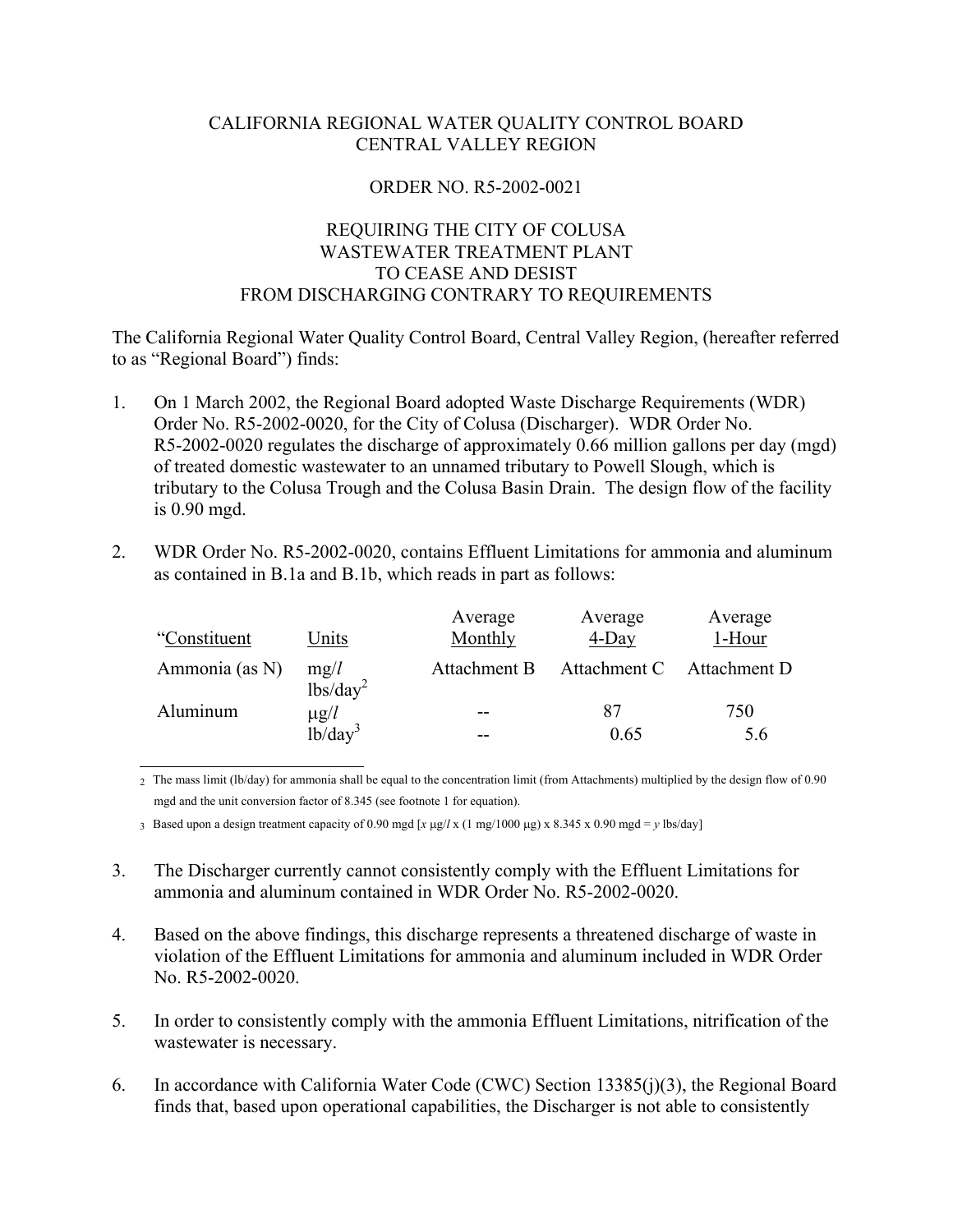comply with the ammonia and aluminum effluent limitations. The ammonia and aluminum limitations are new requirements that become applicable to the permit after the effective date of adoption of the waste discharge requirements, and after 1 July 2000, for which new or modified control measures are necessary in order to comply with the limitation, and the new or modified control measures cannot be designed, installed, and put into operation within 30 calendar days.

Since the time schedule for completion of action necessary to achieve full compliance exceeds one year, interim requirements and dates for their achievement are included in this Order. This time schedule does not exceed five years. Treatment actions can be taken to correct the violations that would otherwise be subject to mandatory penalties under California Water Code section 13385(h) and (i), and the Discharger can take reasonable measures to achieve compliance within five (5) years from the date the waste discharge requirements were required to be reviewed pursuant to Section 13380.

California Water Code Section 13385(j)(3) requires the Discharger to prepare and implement a pollution prevention plan pursuant to Section 13263.3 of the California Water Code. A pollution prevention plan addresses only those constituents that can be effectively reduced by source control measures. Ammonia cannot be significantly reduced through source control measures in domestic wastewater. Therefore, a pollution prevention plan for ammonia is not required by this Order.

Compliance with this Order exempts the Discharger from mandatory minimum penalties for violations of ammonia and aluminum limitations only, in accordance with California Water Code Section 13385(j)(3).

- 7. On 1 March 2002, in Sacramento, California, after due notice to the Discharger and all other affected persons, the Regional Board conducted a public hearing at which evidence was received to consider a Cease and Desist Order to establish a time schedule to achieve compliance with waste discharge requirements.
- 8. Issuance of this Order is exempt from the provisions of the California Environmental Quality Act (Public Resources Code, Section 21000, *et seq*.), in accordance with Section 15321 (a)(2), Title 14, California Code of Regulations.
- 9. Any person adversely affected by this action of the Regional Board may petition the State Water Resources Control Board (State Board) to review the action. The petition must be received by the State Board Office of the Chief Counsel, P.O. Box 100, Sacramento, CA, 95812-0100, within 30 days of the date on which the action was taken. Copies of the law and regulations applicable to filing petitions will be provided on request.